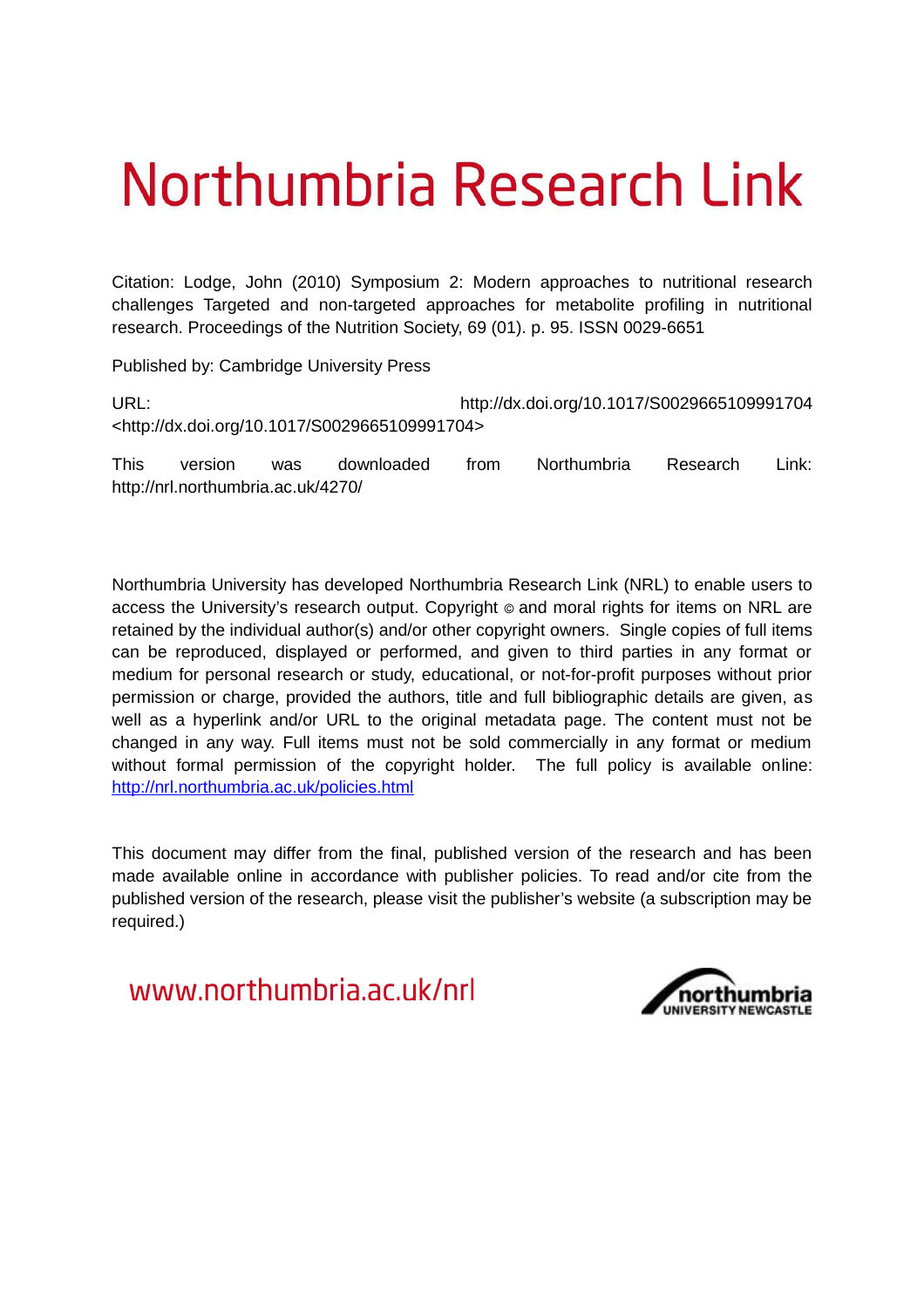The Summer Meeting of the Nutrition Society was held at the University of Surrey, Guildford on 30 June–2 July 2009

Conference on 'Over- and undernutrition: challenges and approaches'

# Symposium 2: Modern approaches to nutritional research challenges Targeted and non-targeted approaches for metabolite profiling in nutritional research

## John K. Lodge

Cranfield Health, Vincent Building, Cranfield University, Cranfield, Bedfordshire MK43 0AL, UK

The present report discusses targeted and non-targeted approaches to monitor single nutrients and global metabolite profiles in nutritional research. Non-targeted approaches such as metabolomics allow for the global description of metabolites in a biological sample and combine an analytical platform with multivariate data analysis to visualise patterns between sample groups. In nutritional research metabolomics has generated much interest as it has the potential to identify changes to metabolic pathways induced by diet or single nutrients, to explore relationships between diet and disease and to discover biomarkers of diet and disease. Although still in its infancy, a number of studies applying this technology have been performed; for example, the first study in 2003 investigated isoflavone metabolism in females, while the most recent study has demonstrated changes to various metabolic pathways during a glucose tolerance test. As a relatively new technology metabolomics is faced with a number of limitations and challenges including the standardisation of study design and methodology and the need for careful consideration of data analysis, interpretation and identification. Targeted approaches are used to monitor single or multiple nutrient and/or metabolite status to obtain information on concentration, absorption, distribution, metabolism and elimination. Such applications are currently widespread in nutritional research and one example, using stable isotopes to monitor nutrient status, is discussed in more detail. These applications represent innovative approaches in nutritional research to investigate the role of both single nutrients and diet in health and disease.

Metabolomics: Metabolite profiling: Stable isotopes: Nutrient physiology: Diet

Nutritional change is accepted as a cornerstone of public health strategy in reducing the risk of many of the chronic diseases that face Western society such as obesity, heart disease and cancer. Nutritional status modulates virtually all body processes, including various ongoing metabolic processes $^{(1)}$ . Currently, however, there is little understanding of the individual response to nutritional intervention and the contribution that specific metabolites and metabolic pathways make in physiological processes related to health and disease<sup>(2)</sup>. In trying to elucidate the aetiology of multifactorial disease it is well accepted that genetic, environmental and lifestyle factors are important modulators. Nutrition also plays an important role as it supplies the metabolome (all metabolites within a biological

sample). During disease development early events lead to a change to nutrient physiology and/or changes to metabolic pathways, which will influence the whole metabolome and may eventually lead to a metabolic disturbance and the origins of a disease phenotype. Using traditional biomarkers and conventional research tools it is not possible to identify changes to nutrients and the metabolome at these early stages when nutritional intervention could potentially reduce disease risk back to a healthy phenotype. However, there are now a number of approaches available to monitor both single-nutrient physiology and global metabolite profiles, and these approaches have shown considerable potential in the study of how diet and the metabolome interact. Such approaches can be defined

Abbreviation: LC, liquid chromatography. Corresponding author: Dr John K. Lodge, fax + 44 1234 758380, email j.k.lodge@cranfield.ac.uk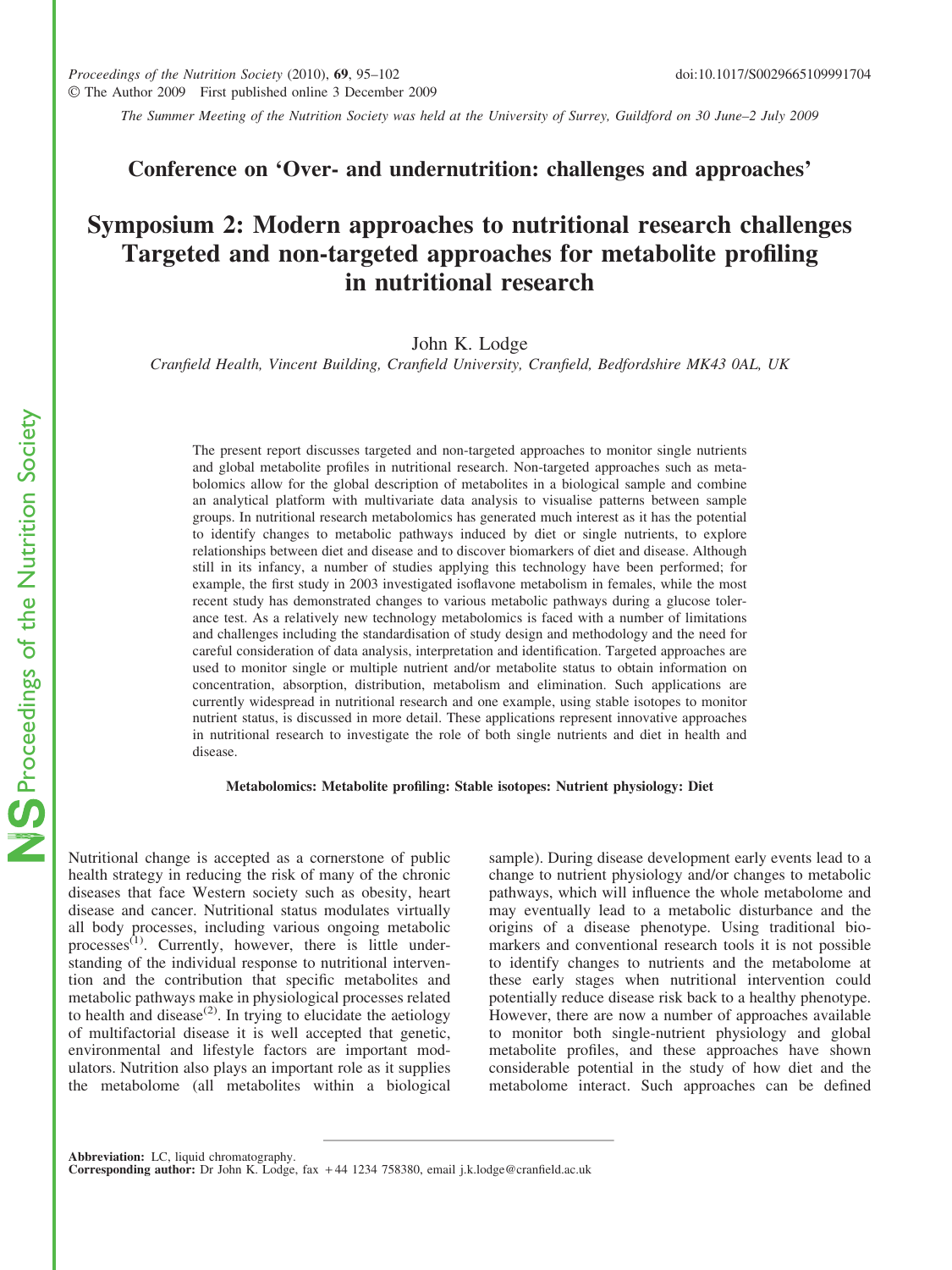as either targeted or non-targeted depending on the overall experimental design. Targeted approaches are usually hypothesis testing, as it presumes the target of the investigation is known (nutrient or metabolite) and the aim of the study is to measure its status. A non-targeted approach is usually hypothesis generating, as typically it is designed to provide a more global description of all metabolites present in a biological fluid; thus, the target is actually the whole metabolome and not a specific species. The aim then is to identify species of interest that can be targeted for further investigation and as such both approaches are linked and complementary to each other.

#### Non-targeted approaches: metabolomics

Metabolomics is a relatively novel technology in nutritional research and offers considerable potential as a result of the wealth of information that potentially can be obtained. There is increasing interest in the use of metabolomics as a tool in understanding the effects of nutritional intervention on the individual $(1,3-10)$ . A major challenge is to understand the relationship between nutrition and chronic disease, and a metabolomics-based approach could be used analytically to predict susceptibility to metabolic diseases and elucidate molecular mechanisms that can explain the beneficial effects of dietary interventions. Furthermore, metabolomics is thought to be a promising tool for biomarker discovery<sup>(2)</sup>, with the potential capacity to identify biomarkers of early-stage disease and biomarkers of dietary patterns or individual nutrients. Metabolomics is also seen as providing critical information in the quest to transform current populationbased dietary guidelines into future personalised dietary recommendations to help individuals maintain a healthier status and prevent chronic diseases $<sup>(11)</sup>$ .</sup>

The technology can be summarised as a global analysis or characterisation of all metabolites measured in a biological sample (metabolome). The metabolome is a complex mixture of thousands of compounds that arise from intraand extracellular metabolic pathways and external sources such as food. As a result of the complexity of biological fluids, with the large number of metabolites present, data from biological mixtures are highly complex and generally are processed using multivariate statistical analysis including pattern recognition. These chemometric measurements generate metabolic profiles or patterns of metabolites from which it is then possible to detect changes to the normal phenotype induced by, for example in relation to nutritional studies, diet and metabolic disease. Although this technology has been successfully used in nutritional studies, there are still a number of considerations for its use.

#### Methodological considerations for metabolomic investigations

Metabolomics requires an analytical platform to supply the metabolite profiles before subsequent data processing. A number of technology platforms are available to analyse biological samples but NMR and MS are the commonest and each has its own advantages and disadvantages.

Historically, NMR has been the platform of choice and still represents the most common method for sample analysis in metabolomics. More recently, MS technology has become popular, with both liquid chromatography (LC) and GC being successfully used. NMR requires no sample pretreatment and so the spectrum contains information on both small-molecular-weight compounds and proteins; however, sensitivity is relatively low. MS is highly sensitive; however, it requires sample pretreatment in the removal of proteins and hydrophobic compounds, thus limiting potential information. Furthermore, the method of protein precipitation or sample treatment also has its own analytical considerations and influences the metabolite profiles obtained. As pretreatment and a separation step are needed, MS is not as reproducible as NMR. A general consideration for metabolomic investigations is that no single platform will provide information on all metabolites present and a combination of NMR, LC–MS and GC–MS would be required.

#### Experimental and analytical variation

Analytical design and variation in relation to metabolomics has been extensively investigated<sup>(12–20)</sup>. As each platform has its own analytical requirements, variation arises from the methodology used in the study and from the instrument itself. Sample collection provides its own issues. Although blood concentrations of metabolites are generally under some sort of metabolic regulation, they are dynamic and responsive to acute changes to the diet. Metabolite profiles have been shown to be influenced by the blood collection tubes<sup> $(21)$ </sup>, clotting times and clotting procedure<sup> $(15)$ </sup>. Urine represents an 'end point' of metabolism, and as such is not under any metabolic regulatory control as with plasma or serum, and is often the sample of choice in metabolomics investigations (it also requires limited pretreatment compared with blood). However, urinary metabolite profiles are heavily influenced by diurnal variation $(12)$  and the use of sample preservatives<sup> $(22)$ </sup>, especially if 24 h aliquots are being obtained. The extent to which spot urines or first or second void urines are representative has not yet been established. The use of faeces (either lyophilised or faecal water) is relatively new but can be useful for gut microflora investigations. Sample storage is important; no differences have been found in urinary or plasma metabolite profiles when samples are stored for 0 or 24 h at  $4^{\circ}C^{(23)}$ , but for longer storage times sub-zero conditions  $(< -20^{\circ}C)$ should be used<sup>(14,22)</sup>. Freeze–thaw cycles have not been shown to influence metabolite profiles using  $LC-MS^{(14)}$ .

While NMR requires no sample pretreatment, MS requires removal of proteins and hydrophobic lipids. Various methods for protein precipitation have been compared in terms of the number of features obtained $(13,24,25)$ , with similar observations finding methanol treatment to be the most optimal for plasma samples; however, the variation in profiles obtained from each pretreatment method is extensive. Attempts have been made to further develop and optimise the methodology for LC–MS-based metabolomic studies<sup> $(13,16,17,20,26)$ </sup>. It is clear that the analytical conditions associated with MS need to be further optimised and standardised as sample pretreatment, run time, type of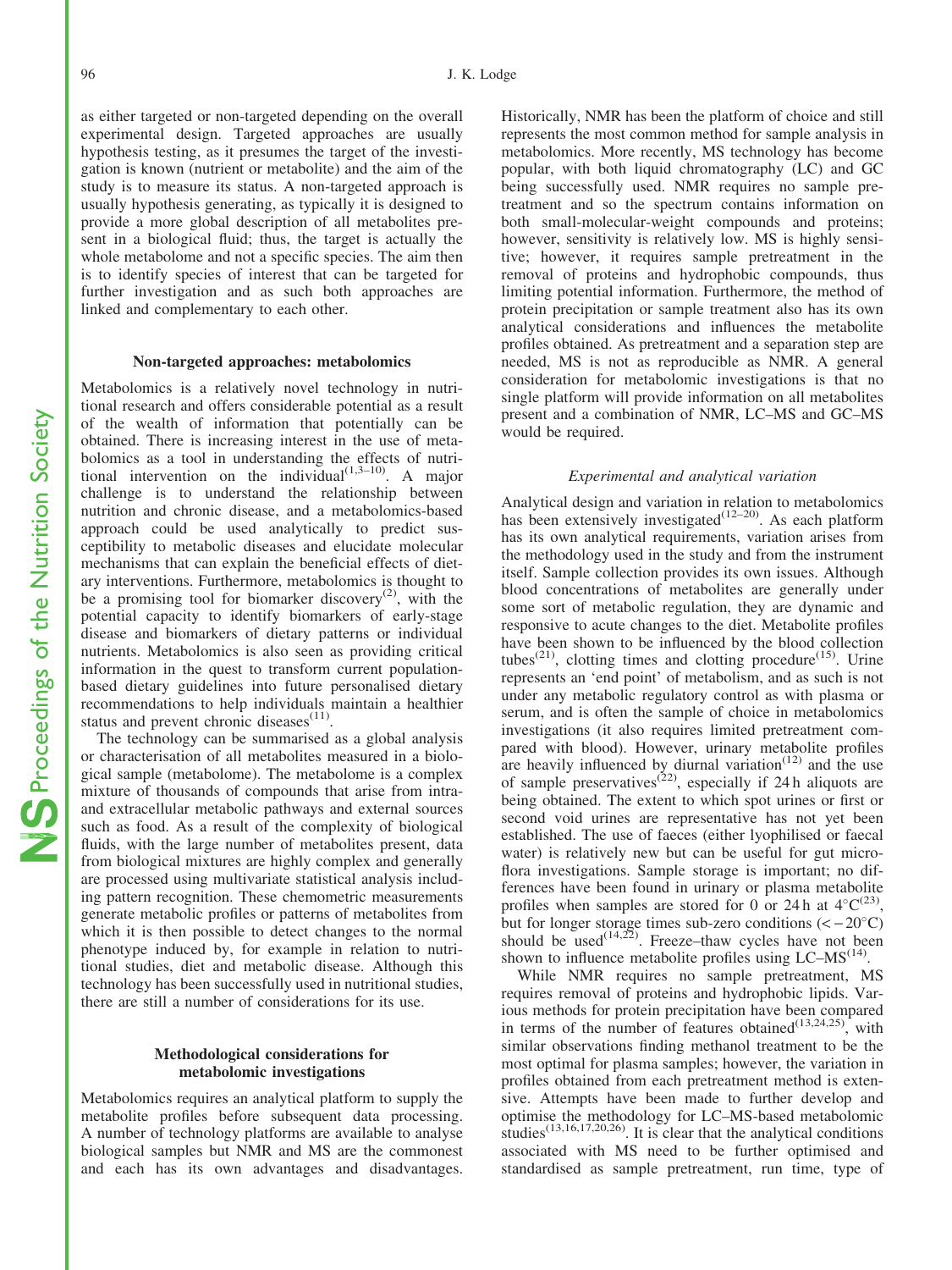column, temperature and LC gradient all influence the profiles obtained $^{(13,16,17,20,26)}$ .

### Biological variation

There is a complex relationship between genotype, metabolic phenotype, diet, lifestyle and environment and the nutritional needs of an individual $(11)$ . Human tissues and cells respond to the delivery of nutrients by adapting their metabolic processes through the regulation of gene transcription, protein levels and enzyme activity. The end point of these processes is that the levels of metabolites change; however, as a result of large inter-individual variations in genotype and phenotype human subjects differ widely in their response to nutrients and diet overall<sup> $(11)$ </sup> and thus there is large inter-individual variability in metabolite profiles.

The influence of biological variation has been the subject of some study<sup>(18,19,27,28)</sup>. Considerable biological variation in metabolite profiles exists as a result of gender, age and  $BMI^{(27,28)}$  and it has been possible to classify samples based on these characteristics. Increased plasma choline, LDL, HDL and unsaturated fatty acids have been found in women and increased VLDL, creatine and isoleucine in men as discriminators of gender<sup> $(27)$ </sup>. Comparing age-groups, in women plasma valine, isoleucine, alanine and tyrosine are higher in the older population  $($ >46 years v. 18–29 years) while in men plasma lipoproteins and unsaturated lipids are higher in the older population<sup>(27)</sup>. Discriminators based on BMI include choline and citrate, which are higher in a lean population (BMI<21 kg/m<sup>2</sup>), while tyrosine, isoleucine and glycoproteins are higher in an obese population (BMI>25  $\frac{\text{kg}}{\text{m}^2}$ <sup>(27)</sup>. Thus, in terms of study design there needs to be a careful consideration of the population used, with limited ranges of age and BMI and also taking into account blood pressure<sup>(29)</sup>, standard clinical chemistry and prescreening questionnaires<sup>(10)</sup>.

Dietary habits heavily influence metabolite profiles, as foods contain thousands of compounds that supply the metabolome. Populations can be classified according to various dietary factors<sup>(29–31)</sup> and certain metabolites have been shown to be related to specific dietary patterns(30,32,33). For example, trimethylamine N-oxide is related to acute intake of  $fish^{(30,31)}$  while taurine and creatine are increased during high meat intakes $^{(30,32)}$ . Careful dietary standardisation is therefore required before sample collection<sup> $(10,34)$ </sup>, and indeed this approach has been shown to decrease inter-individual variation in urinary metabolite profiles<sup>(34)</sup>.

There is a complex interaction between gut microflora and host metabolism $(35,36)$ . As diet modulates microbial physiology, products of microbial metabolism can enter the host metabolome causing substantial variability in profiles. Although urinary metabolite profiles have often been used as a natural point to observe such interactions<sup>(37)</sup>, recent evidence suggests that there is a large contribution of microbial by-products to the plasma metabolome<sup>(36)</sup>. A comparison of conventional (with microflora) and germfree (without microflora) mice has found numerous signals exclusive to the presence of microflora, with approximately a 10% difference in the metabolite profiles between

normal and germ-free animals $(36)$ . As well as products of microbial metabolism of amino acids and other compounds, the study has also found products of host phase II metabolism raised in the presence of microflora, demonstrating a direct effect on host drug metabolism capa $city^{(36)}$ . Faeces are an obvious sample to study microflora interactions, as profiles contain a plethora of compounds related to microflora metabolism such as SCFA, organic acids and amino acid derivatives<sup>(38)</sup>. As the complement of microflora differs between individuals there is considerable inter- and intra-individual variation in profiles<sup> $(38)$ </sup>, but interestingly this variation has been found to be a result of differences in concentration rather than composition<sup>(38)</sup>. Nevertheless, as microflora seem to contribute to both blood and urinary profiles they are an important contributor to biological variation.

#### Data analysis

The data produced by metabolomics experiments are highly complex; for example,  $>2000$  features differing in intensity by orders of magnitude are typically represented in LC–MS analysis of plasma or urine. As the technology aims to characterise changes to the metabolome in discreet sets of samples powerful multivariate statistical analysis techniques are required to process the data for sample classification and clustering or discrimination. These techniques essentially are data compression tools; by reducing the dimensionality of the data it becomes easier to visualise graphically so that patterns between groups of data (samples) can be revealed. Both unsupervised and supervised techniques are commonly used. Principal component analysis is an unsupervised method for sample classification. The 'principal components' represent variance between samples and so samples that are similar in their metabolite profile will cluster together in a scores plot. An important aspect of this method is that it does not require information about sample classification and as such is a good starting point to visualise the data. However, principal component analysis is often unable to classify similar groups, which is typically found in nutritional studies, and so other techniques are often used. Supervised methods, such as partial least squares discriminant analysis, include information on sample classification, making it more likely that patterns of change between groups are visualised. However, the downside is that it can lead to overanalysis, e.g. partial least squares discriminant analysis will separate groups from random data $^{(39)}$ , and as such these methods require appropriate model validation steps and adequate training and predictive sample sets, usually with independent data.

Clustering methods, as described earlier, only visualise discriminated sample groups demonstrating whether the metabolite profiles are different between sample groups. This feature is important to establish, but of greater interest is identifying what metabolites are responsible for the variation between sample groups, as this information can be used further downstream in pathway analysis and biomarker identification. Loadings plots are an extension to score plots in which those features responsible for group variation are visualised. Although this approach provides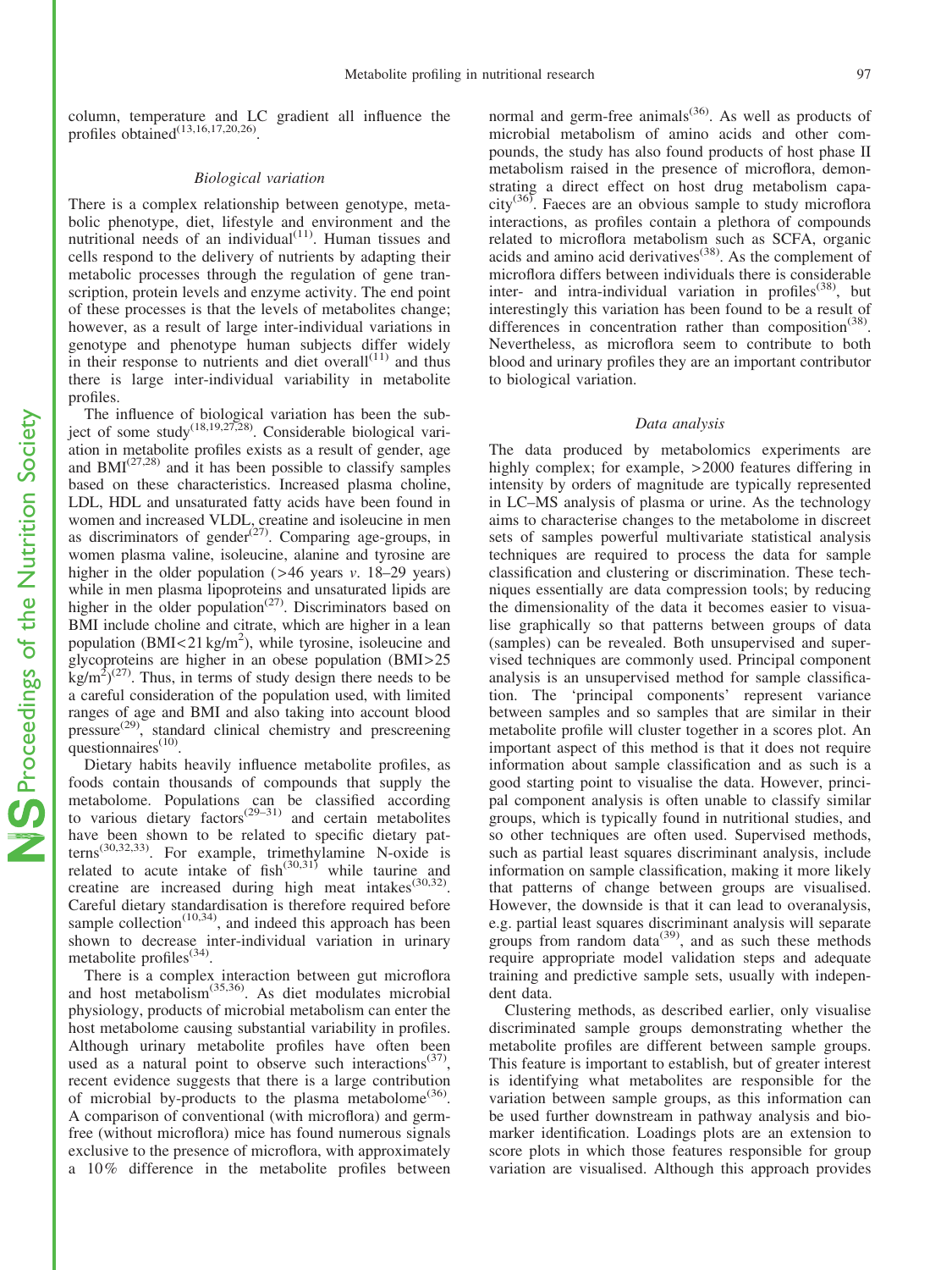#### 98 J. K. Lodge

| Table 1. A summary of human nutritional metabolomic studies |  |  |  |
|-------------------------------------------------------------|--|--|--|
|-------------------------------------------------------------|--|--|--|

| Reference                            | Platform         | Study                                                                                                                                                                                                                                    | Sample                                         |
|--------------------------------------|------------------|------------------------------------------------------------------------------------------------------------------------------------------------------------------------------------------------------------------------------------------|------------------------------------------------|
| Solanky<br>et al. <sup>(42,43)</sup> | <b>NMR</b>       | Isoflavone (soyabean) intake in healthy females: daily controlled intake<br>either normal or rich in soya, 1 month per treatment ( $n$ 5; females)                                                                                       | Plasma <sup>(42)</sup> , urine <sup>(43)</sup> |
| Lenz et $al.$ <sup>(30)</sup>        | <b>NMR</b>       | Population comparisons, dietary influences: no intervention, compared healthy<br>British v. Swedish subjects (n 30; mixed)                                                                                                               | Urine                                          |
| Daykin<br>et al. $(44)$              | <b>NMR</b>       | Black tea metabolism: single dose of black tea following a low-polyphenol diet<br>(n 3; mixed)                                                                                                                                           | Urine                                          |
| Wang et al. <sup>(46)</sup>          | <b>NMR</b>       | Chamomile-tea metabolism: 2 weeks control, then 2 weeks of tea every day,<br>then 2 weeks no tea; spot urines taken every day $(n 14; mixed)$                                                                                            | Urine                                          |
| Van Dorsten<br>et al. $(45)$         | <b>NMR</b>       | Comparison of green tea, black tea and caffeine: cross-over design; 2d run-in<br>of low-polyphenol diet followed by 2d treatment, 10d washout (n 17; males)                                                                              | Urine, plasma                                  |
| Walsh et al. <sup>(34)</sup>         | <b>NMR</b>       | Dietary standardization: no intervention, three visits the latter two following<br>same dietary pattern (n 30; mixed)                                                                                                                    | Urine, plasma, saliva                          |
| Stella et al. <sup>(32)</sup>        | <b>NMR</b>       | Comparison of a vegetarian v. low-meat v. high-meat diets: randomised<br>cross-over design; 15d treatment periods (n 12; men)                                                                                                            | Urine                                          |
| Walsh et al. <sup>(47)</sup>         | NMR and<br>LC-MS | Acute phytochemical intake: 6d study, day 0 normal, days 1 and 2<br>low-phytochemical diet, days 3 and 4 addition of fruit and vegetables<br>(n 21; mixed)                                                                               | Urine                                          |
| Rezzi et al. <sup>(33)</sup>         | <b>NMR</b>       | Dietary preferences; chocolate intake: subjects defined by chocolate desiring<br>or not; 5 d study, days 2 and 4 subjects given chocolate or bread in<br>cross-over design with washout days between (eleven men in each group)          | Plasma                                         |
| Kemsley<br>et al. <sup>(77)</sup>    | <b>NMR</b>       | Cu intervention: case study, three experimental phases with urine collections;<br>1st phase only collection, 2nd phase included dietary records, 3rd phase<br>collections followed 6 weeks of Cu supplement ( $n$ 6; men)                | Urine                                          |
| von Velzen<br>et al. $(49)$          | <b>NMR</b>       | Wine polyphenols: double-blind controlled cross-over design, 2-week run-in<br>followed by 4 weeks of placebo and mix of wine and grape juice extract<br>(n 29; mixed)                                                                    | Urine                                          |
| Grün et al. <sup>(48)</sup>          | GC-MS            | Microbial fermentation of polyphenol-rich extract and green tea: used samples<br>from study of von Velzen et $al^{(49)}$ ; stool samples taken for 3d following<br>eight cups green tea ( $n$ 26, mixed plasma and urine; $n$ 1, faeces) | Plasma, urine, faeces                          |
| Jacobs<br>et al. $^{(38)}$           | <b>NMR</b>       | Microbial fermentation following grape juice, wine extract: double-blind<br>controlled cross-over design, 2-week run-in followed by 4 weeks of placebo,<br>grape juice extract and mix of wine and grape juice extract ( $n$ 53; mixed)  | Faeces                                         |
| Shaham<br>$et$ al. $(50)$            | LC-MS            | Targeted metabolite profiling following glucose challenge: analysis of a mixed<br>young ( $n$ 22; mixed) and older ( $n$ 25; mixed) population, both undergoing an<br>oral glucose tolerance test; targeted analysis of 191 metabolites  | Plasma                                         |
| Chorell<br>et al. $(52)$             | GC-MS            | Exercise and influence of different CHO drinks: cross-over design, single<br>dose; 90 min exercise followed by either water, low-CHO drink, high-CHO<br>drink or low-CHO and protein drink, 1-week washout ( $n$ 24; men)                | Serum                                          |
| Zhao et $al^{(51)}$                  | LC-MS            | Changes to metabolome following oral glucose tolerance test: samples from<br>subjects undergoing an oral glucose tolerance test ( $n$ 16; not specified)                                                                                 | Plasma                                         |

LC, liquid chromatography; CHO, carbohydrate.

important information on the actual species (e.g. mass and retention time in LC–MS experiments), further investigative work using metabolite databases (e.g. the human metabolome database<sup>(40)</sup>, METLIN<sup>(41)</sup>) and confirmatory analysis using standards is required to be fully confident of the assignment.

It should be noted that data analysis steps require careful consideration and interpretation in order to be confident of obtaining meaningful data.

#### Metabolomics in nutritional research

A number of studies applying metabolomics to nutritional research have been performed (Table 1). A quick comparison of these studies shows that various analytical platforms and biological samples have been used. Generally, NMR has been the most common platform but MS has been gaining popularity over recent years, perhaps because of greater availability and improvement in analytical technology and methodology. Urine is still the commonest biological sample used, especially when NMR is used as the platform, but a number of studies do profile both urine and blood. It is interesting to note that the first 'real' nutritional metabolomics study was performed in  $2003^{(42)}$ , which highlights the novelty of the technology. These early studies have shown changes to both the plasma<sup>(42)</sup> and later the urinary<sup>(43)</sup> metabolome following ingestion of isoflavones (soyabean) in healthy premenopausal women. In plasma there are changes to lipoproteins, amino acids and carbohydrates following intervention<sup>(42)</sup> while in urine there are changes associated with modification of gut microflora<sup> $(43)$ </sup>. Importantly, the 'urine' study used controlled environmental conditions with standardised meals, which perhaps contributed to identifying subtle changes to the metabolome in a relatively small subject population (five females). A number of studies of differing design have been performed on tea metabolism<sup>(44–46)</sup>. While both black tea and chamomile tea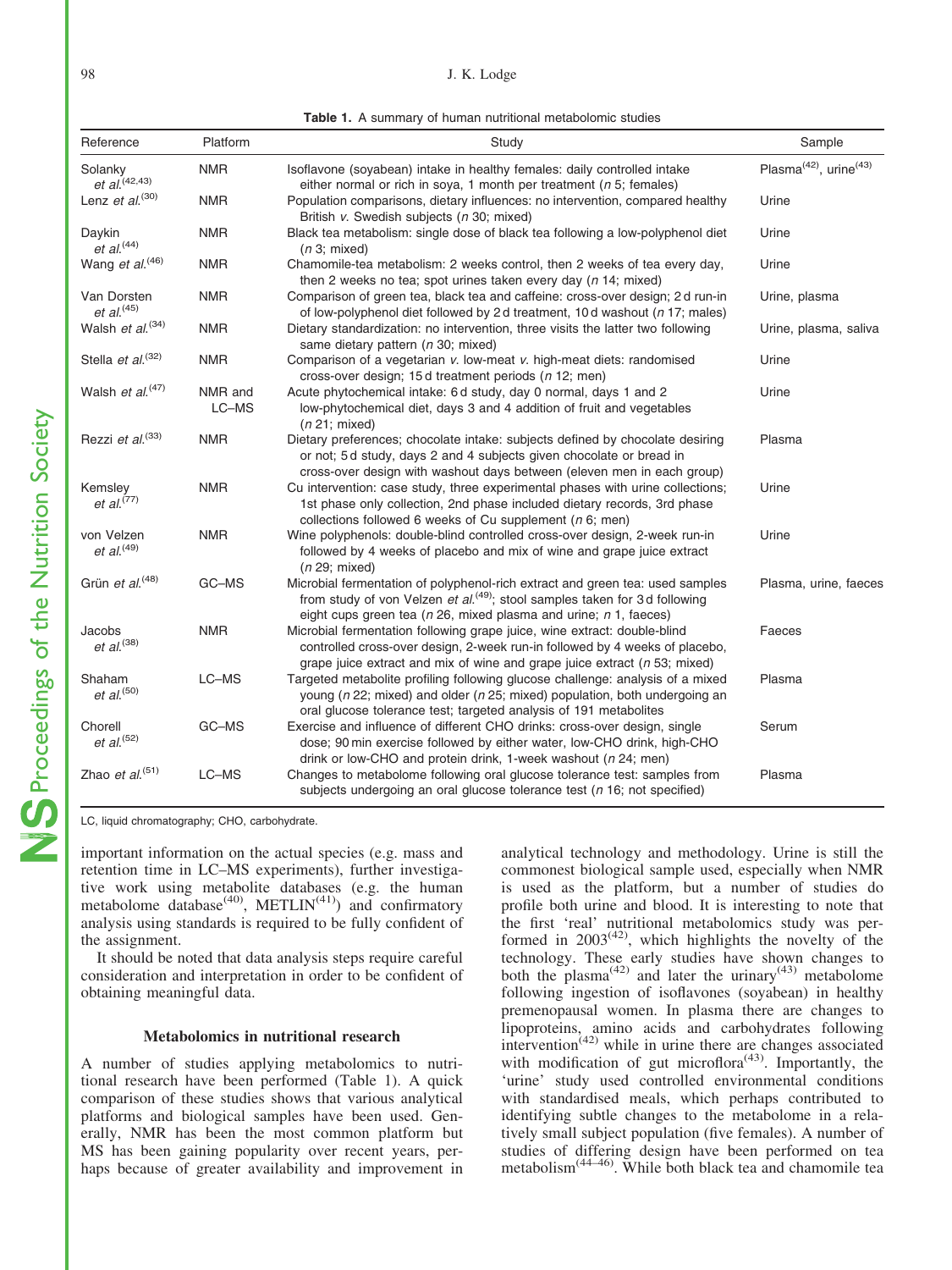confirm hippuric acid as a major species responsible for variation<sup> $(44,45)$ </sup>, green tea produces additional effects on metabolites involved in the citric acid cycle<sup> $(46)$ </sup>. The first study to compare diets (vegetarian  $v$ . low meat  $v$ . high meat) in a cross-over design (twelve men) has found certain metabolites characteristic of high meat (creatine, acyl and free carnitine, trimethylamine N-oxide) and vegetarian  $(p-hydroxyphenylacetate)$  diets<sup>(32)</sup>. A comparison of normal, low-phytochemical and standardised-phytochemical diets in twenty-one individuals (mixed gender) has found increased hippuric acid excretion during the standardphytochemical diet and increased creatinine and methyl histidine excretion during the low-phytochemical diet<sup>(47)</sup>. Interestingly, direct comparison of NMR and LC–MS shows a similar classification of diets between the platforms(47). An interesting study that has examined dietary preferences has found a difference in the urinary and plasma metabolite profile of subjects classified as either 'chocolate desiring' or 'chocolate indifferent' even before any food intake, suggesting that dietary preference alone influences metabolic rate and gut flora activity<sup>(33)</sup>. A number of studies have investigated microbial fermentation of polyphenol-rich extracts such as grape juice or wine extract and again have found the presence of hippuric acid and its derivatives as well as phenolic acids as major contributors to sample classification<sup> $(38,48,49)$ </sup>. Interestingly, the use of faeces as a sample has demonstrated changes to gut-flora fermentation induced by a wine extract<sup>(38)</sup>. More recently, metabolomic studies have investigated carbohydrate intake either during an oral glucose tolerance test<sup>(50,51)</sup> or following consumption of energy drinks<sup>(52)</sup>. The former studies have identified various pathways stimulated during the insulin response to glucose, some of which have not previously been reported $(50.51)$ .

Metabolomics has been used to investigate the influence of vitamin E supplementation (400 mg/d, 4 weeks) on plasma metabolite profiles of twelve healthy men using LC–MS (JK Lodge and MC Wong, unpublished results). While principal component analysis has failed to demonstrate discrimination of samples, a validated partial least squares discriminant analysis model has been able to discriminate samples pre- and post supplementation. Further investigation of loadings plots has revealed several features for further investigation that have been confirmed to be significantly different pre- and post supplementation  $(\overrightarrow{P}$ <0.05). Preliminary identification of these features has revealed a number of lysophospholipids that are significantly increased following vitamin E supplementation  $(P<0.05)$ . Although the confirmation of these species is still ongoing, this finding highlights the potential of the technology in being able to identify changes to the metabolome and the identification of novel areas of research that may go unnoticed using conventional techniques.

#### Future perspectives for nutritional metabolomics

Although the potential of metabolomics is without question, the technology is still faced with a number of limitations and challenges. There is no single platform that can analyse all metabolites in a biological sample and so the limitations of each technology have to be taken into

account in experimental design. Obviously, a combination of NMR, LC–MS and GC–MS would be ideal to provide a more holistic measure of the metabolome, but this approach itself brings important cost implications and an increase in data analysis and complexity. There is currently no standardisation in terms of the methodology associated with sample collection, sample pretreatment and analytical conditions. However, there have been recommendations published to standardise metabolomic investigations and their reporting<sup> $(53,54)$ </sup>, which will hopefully influence future investigations. A major challenge is the influence of both analytical and biological variability. Analytical variability should improve with the advancement of technology and standardisation of methodology, while the influence of biological variability requires careful understanding of the influence of a variety of factors such as gender, BMI, age, recent dietary intake, gut microflora and general health, as these factors have all been shown to influence the metabolome. Furthermore, the influence of lifestyle, genetic and environmental factors, which are important in the aetiology of chronic disease, need to be further explored. Such considerations have implications for study design to create a relatively homogenous study population to reduce the influence of biological variation.

Another major challenge faced is the identification of metabolites. Although a number of databases are available for most platforms (and should be used in conjunction with each other), as the whole metabolome is not yet fully characterised there will always be a problem with the identification of 'unknowns'. Although useful structural information can be gained from further MS experiments (e.g. fragmentation), identification ultimately requires the use of standards, and if not commercially available the assistance of synthetic chemists.

The future potential of this technology for nutritional research can be envisaged at various levels. It will be possible to integrate metabolomics with other 'omic' technologies to provide a more complete picture of the metabolic phenotype. The identification of those metabolites influenced by certain nutrients and/or dietary patterns can be useful for predictive analysis with the possibility of using fluxomics (dynamic changes of metabolites within a cell over time) to investigate the flow of metabolites through metabolic pathways, especially now, as human metabolic networks have been constructed<sup> $(55)$ </sup>. A wellestablished role for nutritional metabolomics has been identified in the development of the nutritional phenotype and for future personalised nutritional assessment<sup> $(1,3,4,9)$ </sup>. It is thought that metabolomics can be used to predict the response of the metabolome to nutrient or dietary intervention and to predict dietary change required to modify the metabolome to a 'healthy' phenotype. Although personalised nutrition is a long way off, metabolomics does offer the possibility of characterising the complex interactions between diet and the metabolome.

#### Targeted approaches

Targeted approaches are more hypothesis testing and include those in which the nutrient(s) or metabolite(s) of interest are known and information on concentration,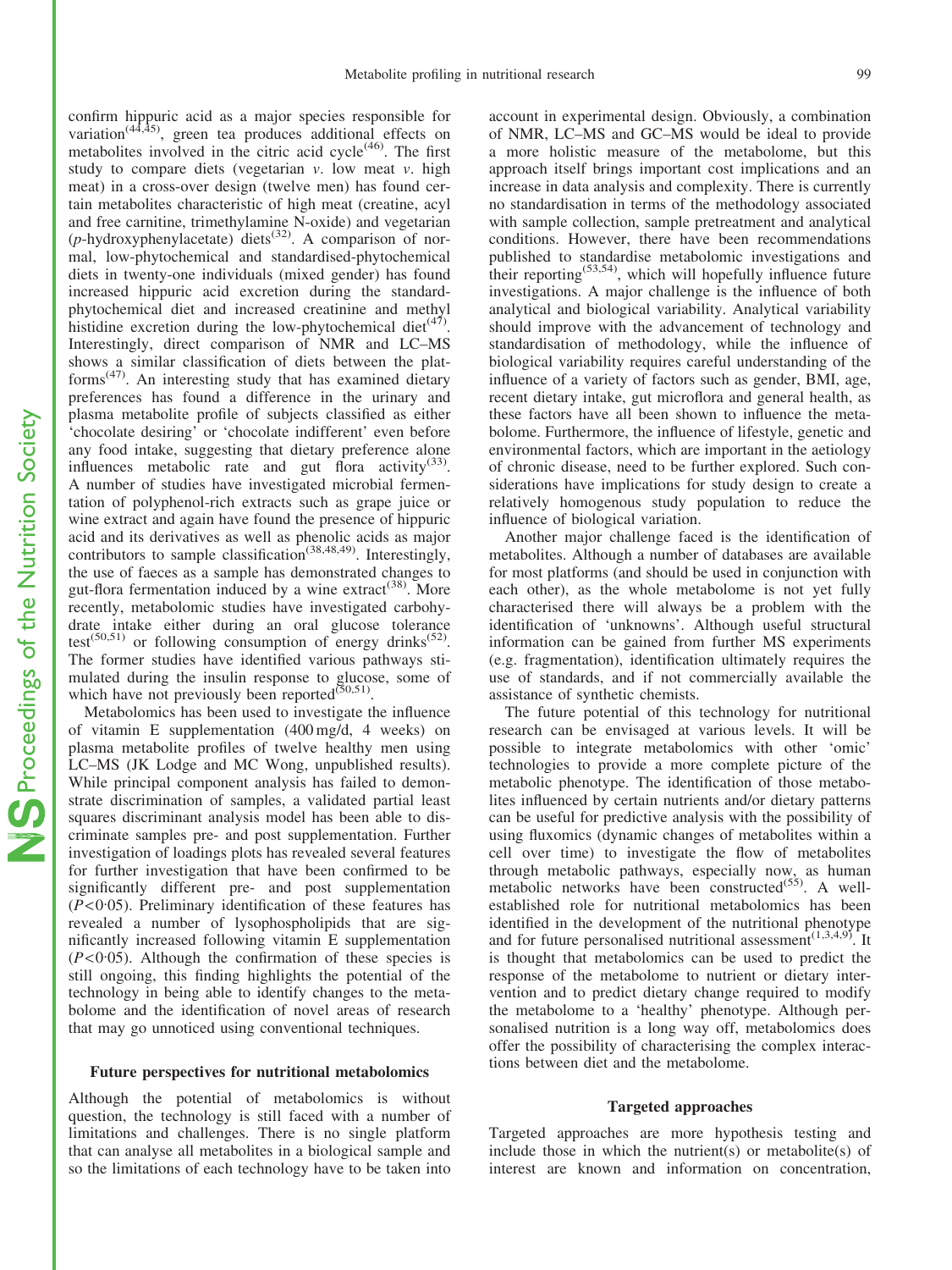Proceedings of the Nutrition Society

NS Proceedings of the Nutrition Society

bioavailability, turnover or metabolism are required. These approaches can also be seen as a natural progression from non-targeted approaches that are used in the first instance to identify novel targets for such further studies. Targeted analysis can cover either single nutrients or metabolites or an analysis of metabolome subsets including lipids<sup>(56)</sup>, amino  $\arccos(57)$  and central metabolism<sup>(50)</sup>. Indeed, the profiling of lipids has developed into its own field of lipidomics and recent studies in this field, which include the analysis of eicosanoid metabolism and signalling<sup>(58)</sup>, identifying lipids linked to inflammation following fish oil intervention<sup>(59)</sup>, phospholipid metabolism<sup>(60)</sup>, monitoring of lipid fluxes using stable isotopes<sup>(61)</sup> and evaluating differential effects of statins<sup> $(62)$ </sup>, demonstrate how this particular field is rapidly progressing.

Simply measuring concentration alone provides only limited information; therefore, in order to gain further understanding of the physiology of a nutrient or metabolite other approaches are required. A commonly-used method is to employ a stable-isotope analogue of the target, which as it should behave identically to the parent compound allows the monitoring of that specific form in the body following ingestion, providing information on absorption, bioavailability, distribution, turnover, metabolism and elimination<sup>(63,64)</sup>. The use of stable isotopes in nutritional research is extensive and a review of potential applications is beyond the scope of the present report, but there are several reviews that provide a starting  $\text{point}^{(64-67)}$ .

As an example of the benefits of using stable isotopes this approach has been employed to monitor vitamin E status in various populations using <sup>2</sup>H-labelled  $\alpha$ tocopheryl acetate<sup> $(68)$ </sup>. Vitamin E transport and delivery within the body is governed by the kinetics of plasma lipoprotein metabolism and much of what is now known about vitamin E transport and distribution has been elucidated using stable-isotope approaches. Intestinal absorption requires the presence of adequate fat, and significant differences have been demonstrated in the plasma uptake of labelled  $\alpha$ -tocopherol between meals containing  $2.7 g$  fat and 17.5 g fat  $(P<0.001)$ <sup>(69)</sup>. It has been shown that during the absorptive phase there is no discrimination between vitamin E forms<sup> $(70)$ </sup>, but a number of biokinetic studies have demonstrated the preferential secretion of a-tocopherol in VLDL over other vitamin E forms $(70)$ , so that there is a retention of  $\alpha$ -tocopherol in the body<sup>(71)</sup>. The monitoring of labelled  $\alpha$ -tocopherol in lipoproteins demonstrates that  $\alpha$ -tocopherol transport is dependent on lipoprotein kinetics<sup> $(72)$ </sup>, with peaks in  $\alpha$ -tocopherol concentration coinciding with lipoprotein dynamics. Overall, following plasma uptake of newly-absorbed  $\alpha$ -tocopherol there is a simultaneous decrease in pre-existing or endogenous  $\alpha$ -tocopherol concentration. This rapid turnover of  $\alpha$ -tocopherol in the plasma such that the 'new' constantly replaces the 'old' is an established phenomenon identified by stable-isotope techniques $(72,73)$  and also occurs within individual lipoproteins<sup>(72)</sup>. A similar phenomenon has been found in blood components, with different patterns of uptake in erythrocytes, platelets and lymphocytes<sup> $(72)$ </sup> representative of simple diffusion or a more-regulated receptor-mediated uptake. Following an understanding of nutrient physiology in a healthy population a comparison can be made with

high-risk populations to provide clues as to how nutrient physiology is influenced. Using stable isotopes differences have been found in  $\alpha$ -tocopherol biokinetics between individuals who are normolipidaemic and hyperlipidaemic<sup>(74)</sup>, between smokers and non-smokers<sup>(75)</sup> and between individuals with the apoE3/3 and apoE3/4 alleles<sup>(76)</sup>. Overall, these studies highlight that vitamin E homeostasis is ultimately dependent on a combination of factors that control its absorption, transport, distribution and metabolism and that, translated to the field of nutritional research, approaches using stable-isotopes are essential to monitor nutrient status in vivo and their role in the aetiology of disease.

#### **Conclusions**

With the combined array of targeted and non-targeted approaches it is now possible to not only identify metabolites and nutrients that are influenced by dietary change but to also gain a greater understanding of nutrient and metabolite physiology. Both approaches have proved successful in a number of applications and used either alone or in conjunction with one another they represent powerful research methods with the potential of opening novel areas of nutritional research and understanding the role of diet in health and disease.

#### Acknowledgements

The author wishes to thank the British Heart Foundation, BASF AG and the University of Surrey Pump Priming for funding parts of this work. The author declares no conflict of interest.

#### References

- 1. Zeisel SH, Freake HC, Bauman DE et al. (2005) The nutritional phenotype in the age of metabolomics. J Nutr 135, 1613–1616.
- 2. Kussmann M, Raymond F & Affolter M (2006) OMICSdriven biomarker discovery in nutrition and health. J Biotechnol 124, 758–787.
- 3. German JB, Bauman DE, Burrin DG et al. (2004) Metabolomics in the opening decade of the 21st century: building the roads to individualized health. J Nutr 134, 2729–2732.
- 4. German JB, Roberts MA, Fay L et al. (2002) Metabolomics and individual metabolic assessment: the next great challenge for nutrition. J Nutr 132, 2486–2487.
- 5. Watkins SM & German JB (2002) Toward the implementation of metabolomic assessments of human health and nutrition. Curr Opin Biotechnol 13, 512-516.
- 6. Gibney MJ, Walsh M, Brennan L et al. (2005) Metabolomics in human nutrition: opportunities and challenges. Am J Clin Nutr 82, 497–503.
- 7. German JB, Watkins SM & Fay LB (2005) Metabolomics in practice: emerging knowledge to guide future dietetic advice toward individualized health. J Am Diet Assoc 105, 1425–1432.
- 8. Whitfield PD, German AJ & Noble PJ (2004) Metabolomics: an emerging post-genomic tool for nutrition. Br J Nutr 92, 549–555.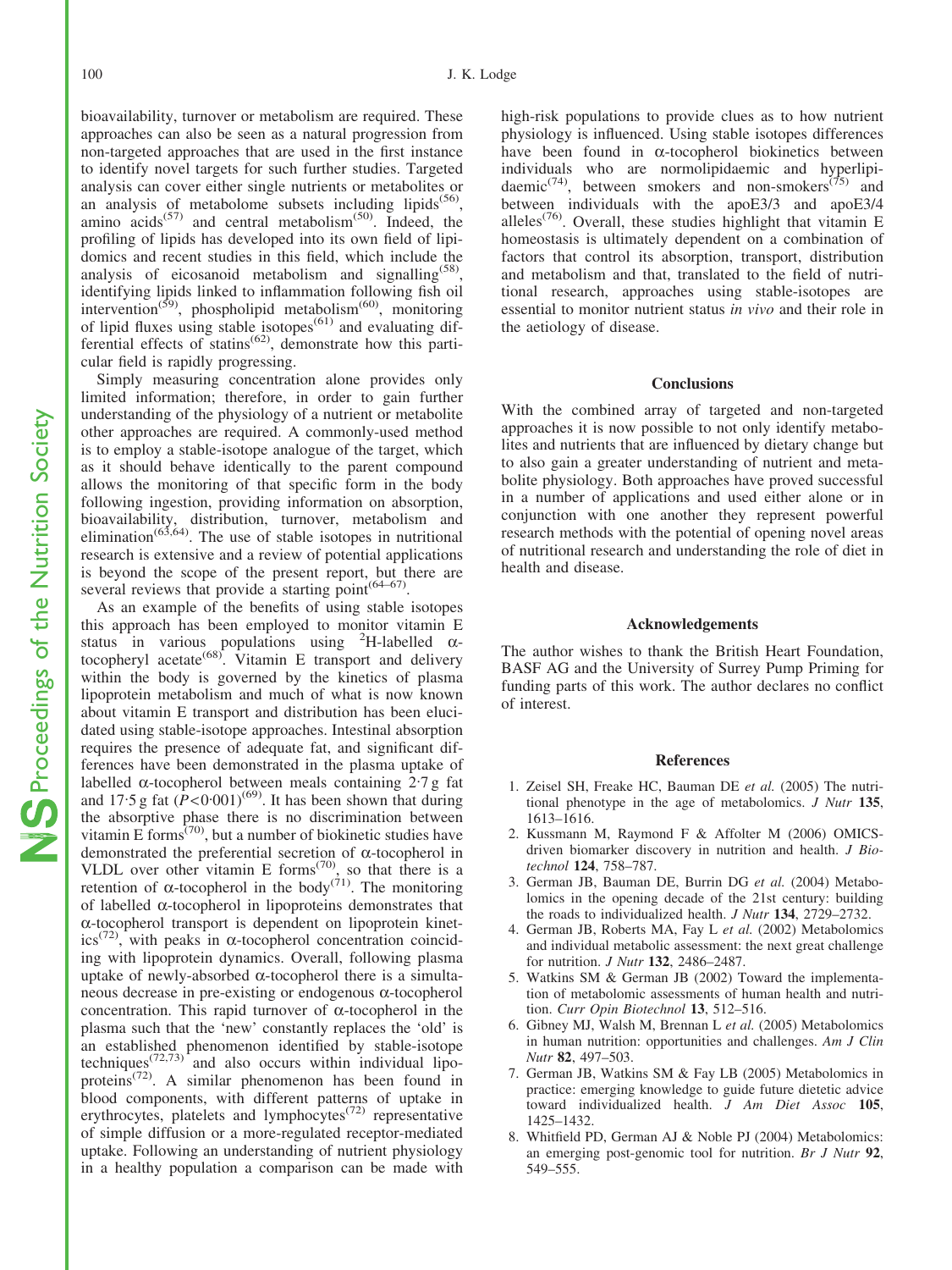- 9. German JB, Roberts MA & Watkins SM (2003) Personal metabolomics as a next generation nutritional assessment. J Nutr 133, 4260–4266.
- 10. Rezzi S, Ramadan Z, Fay LB et al. (2007) Nutritional metabonomics: applications and perspectives. J Proteome Res 6, 513–525.
- 11. Go VL, Nguyen CT, Harris DM et al. (2005) Nutrient-gene interaction: metabolic genotype-phenotype relationship. J Nutr 135, 3016S–3020S.
- 12. Maher AD, Zirah SF, Holmes E et al. (2007) Experimental and analytical variation in human urine in 1H NMR spectroscopy-based metabolic phenotyping studies. Anal Chem 79, 5204–5211.
- 13. Bruce SJ, Jonsson P, Antti H et al. (2008) Evaluation of a protocol for metabolic profiling studies on human blood plasma by combined ultra-performance liquid chromatography/mass spectrometry: From extraction to data analysis. Anal Biochem 372, 237–249.
- 14. Gika HG, Theodoridis GA, Wingate JE et al. (2007) Withinday reproducibility of an HPLC-MS-based method for metabonomic analysis: application to human urine. J Proteome Res 6, 3291–3303.
- 15. Teahan O, Gamble S, Holmes E et al. (2006) Impact of analytical bias in metabonomic studies of human blood serum and plasma. Anal Chem **78**, 4307-4318.
- 16. Bruce SJ, Tavazzi I, Parisod V et al. (2009) Investigation of human blood plasma sample preparation for performing metabolomics using ultrahigh performance liquid chromatography/mass spectrometry. Anal Chem 81, 3285–3296.
- 17. Guy PA, Tavazzi I, Bruce SJ et al. (2008) Global metabolic profiling analysis on human urine by UPLC-TOFMS: issues and method validation in nutritional metabolomics. J Chromatogr B Analyt Technol Biomed Life Sci 871, 253–260.
- 18. Shurubor YI, Matson WR, Willett WC et al. (2007) Biological variability dominates and influences analytical variance in HPLC-ECD studies of the human plasma metabolome. BMC Clin Pathol 7, 9.
- 19. Sangster TP, Wingate JE, Burton L et al. (2007) Investigation of analytical variation in metabonomic analysis using liquid chromatography/mass spectrometry. Rapid Commun Mass Spectrom 21, 2965–2970.
- 20. Zelena E, Dunn WB, Broadhurst D et al. (2009) Development of a robust and repeatable UPLC-MS method for the long-term metabolomic study of human serum. Anal Chem 81, 1357–1364.
- 21. Drake SK, Bowen RA, Remaley AT et al. (2004) Potential interferences from blood collection tubes in mass spectrometric analyses of serum polypeptides. Clin Chem 50, 2398-2401.
- 22. Lauridsen M, Hansen SH, Jaroszewski JW et al. (2007) Human urine as test material in 1H NMR-based metabonomics: recommendations for sample preparation and storage. Anal Chem 79, 1181–1186.
- 23. Dunn WB, Broadhurst D, Ellis DI et al. (2008) A GC-TOF-MS study of the stability of serum and urine metabolomes during the UK Biobank sample collection and preparation protocols. Int J Epidemiol 37, Suppl. 1, i23–i30.
- 24. Want EJ, O'Maille G, Smith CA et al. (2006) Solventdependent metabolite distribution, clustering, and protein extraction for serum profiling with mass spectrometry. Anal Chem 78, 743–752.
- 25. Jiye A, Trygg J, Gullberg J et al. (2005) Extraction and GC/ MS analysis of the human blood plasma metabolome. Anal Chem 77, 8086–8094.
- 26. Wong MC, Lee WT, Wong JS et al. (2008) An approach towards method development for untargeted urinary metabolite profiling in metabonomic research using UPLC/QToF

MS. J Chromatogr B Analyt Technol Biomed Life Sci 871, 341–348.

- 27. Kochhar S, Jacobs DM, Ramadan Z et al. (2006) Probing gender-specific metabolism differences in humans by nuclear magnetic resonance-based metabonomics. Anal Biochem 352, 274–281.
- 28. Slupsky CM, Rankin KN, Wagner J et al. (2007) Investigations of the effects of gender, diurnal variation, and age in human urinary metabolomic profiles. Anal Chem 79, 6995– 7004.
- 29. Holmes E, Loo RL, Stamler J et al. (2008) Human metabolic phenotype diversity and its association with diet and blood pressure. Nature 453, 396–400.
- 30. Lenz EM, Bright J, Wilson ID et al. (2004) Metabonomics, dietary influences and cultural differences: a 1H NMR-based study of urine samples obtained from healthy British and Swedish subjects. J Pharm Biomed Anal 36, 841–849.
- 31. Dumas ME, Maibaum EC, Teague C et al. (2006) Assessment of analytical reproducibility of 1H NMR spectroscopy based metabonomics for large-scale epidemiological research: the INTERMAP Study. Anal Chem 78, 2199–2208.
- 32. Stella C, Beckwith-Hall B, Cloarec O et al. (2006) Susceptibility of human metabolic phenotypes to dietary modulation. J Proteome Res 5, 2780–2788.
- 33. Rezzi S, Ramadan Z, Martin FP et al. (2007) Human metabolic phenotypes link directly to specific dietary preferences in healthy individuals. J Proteome Res 6, 4469–4477.
- 34. Walsh MC, Brennan L, Malthouse JP et al. (2006) Effect of acute dietary standardization on the urinary, plasma, and salivary metabolomic profiles of healthy humans. Am J Clin Nutr 84, 531–539.
- 35. Nicholson JK, Holmes E, Lindon JC et al. (2004) The challenges of modeling mammalian biocomplexity. Nat Biotechnol 22, 1268–1274.
- 36. Wikoff WR, Anfora AT, Liu J et al. (2009) Metabolomics analysis reveals large effects of gut microflora on mammalian blood metabolites. Proc Natl Acad Sci USA 106, 3698-3703.
- 37. Nicholls AW, Mortishire-Smith RJ & Nicholson JK (2003) NMR spectroscopic-based metabonomic studies of urinary metabolite variation in acclimatizing germ-free rats. Chem Res Toxicol 16, 1395–1404.
- 38. Jacobs DM, Deltimple N, van Velzen E et al. (2008) (1)H NMR metabolite profiling of feces as a tool to assess the impact of nutrition on the human microbiome. NMR Biomed 21, 615–626.
- 39. Westerhuis JA, Hoefsloot HCJ, Smit S et al. (2008) Assessment of PLSDA cross validation. Metabolomics 4, 81–89.
- 40. Wishart DS, Tzur D, Knox C et al. (2007) HMDB: the Human Metabolome Database. Nucleic Acids Res 35, D521– D526.
- 41. Smith CA, O'Maille G, Want EJ et al. (2005) METLIN: a metabolite mass spectral database. Ther Drug Monit 27, 747–751.
- 42. Solanky KS, Bailey NJ, Beckwith-Hall BM et al. (2003) Application of biofluid 1H nuclear magnetic resonance-based metabonomic techniques for the analysis of the biochemical effects of dietary isoflavones on human plasma profile. Anal Biochem 323, 197–204.
- 43. Solanky KS, Bailey NJ, Beckwith-Hall BM et al. (2005) Biofluid 1H NMR-based metabonomic techniques in nutrition research – metabolic effects of dietary isoflavones in humans. J Nutr Biochem 16, 236-244.
- 44. Daykin CA, Van Duynhoven JP, Groenewegen A et al. (2005) Nuclear magnetic resonance spectroscopic based studies of the metabolism of black tea polyphenols in humans. J Agric Food Chem 53, 1428–1434.